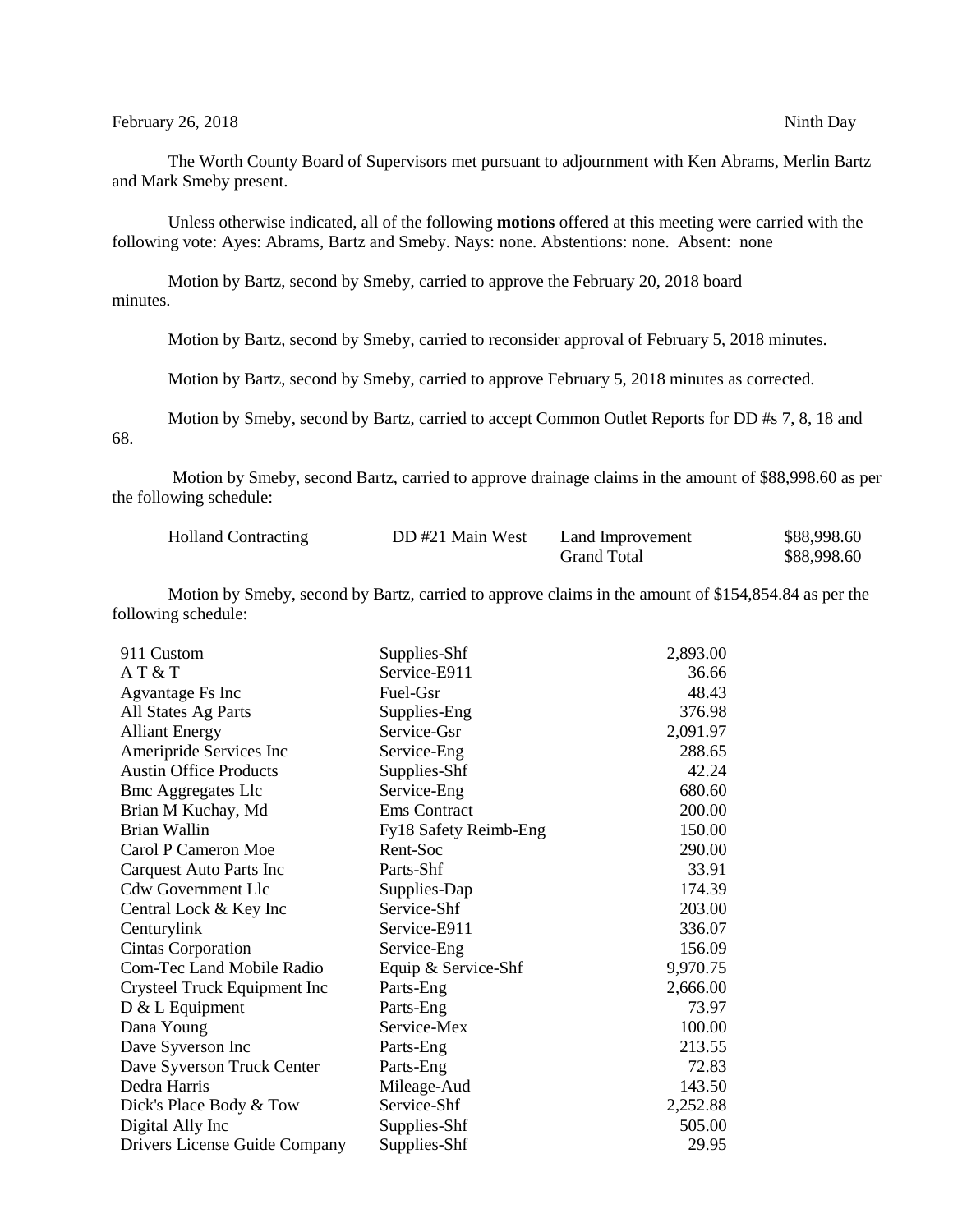| Fallgatter's Market Inc                    | Supplies-Shf          | 399.40          |
|--------------------------------------------|-----------------------|-----------------|
| <b>Fastenal Company</b>                    | Parts-Eng             | 4.72            |
| Galls, Llc                                 | Supplies-Shf          | 181.64          |
| <b>Heartland Power Coop</b>                | Service-Con           | 220.87          |
| <b>Homefront Protective Group</b>          | Edu-Shf               | 190.00          |
| Housby Heavy Equipment                     | Parts-Eng             | 555.92          |
| Ia State Assn Of Assessors                 | Dues-Asr              | 325.00          |
| Ia State Sheriffs & Deputies               | Edu-Shf               | 250.00          |
| <b>Isac</b>                                | Edu-Asr               | 330.00          |
| Isac Group Health                          | Health Ins Prem       | 64,807.00       |
| Joel Rohne                                 | Edu-It/Gis            | 313.02          |
| Joe's Collision & Performance Inc          | Service-Shf           | 66.83           |
| <b>Johnson Vinyl Graphics</b>              | Supplies-Eng          | 240.00          |
| Keltek Inc                                 | Service-Dap           | 99.00           |
| <b>Knudtson Automotive Service</b>         | Service-Shf           | 122.65          |
| Kriss Premium Products Inc                 | Supplies-Gsr          | 302.45          |
| <b>Lawson Products Inc</b>                 | Parts-Eng             | 2,135.19        |
| <b>Manly Junction Signal</b>               | Service-E911          | 85.06           |
| Marco Technologies Llc                     | Service-Shf           | 189.39          |
| Mark's Tractor Inc                         | Parts-Con             | 365.12          |
| Mediacom                                   | Service-Dap           | 199.95          |
| Menards Inc                                | Supplies-Eng          | 64.99           |
| Midwest Wheel Companies Inc                | Parts-Eng             | 263.97          |
| Mike's Automotive                          | Service-Shf           | 96.58           |
| Napa Auto Parts                            | Parts-Eng             | 369.62          |
| <b>Nelson Family Trust</b>                 | Rent March 18-Shf     | 300.00          |
| Niacog                                     | Service-Tra           | 1,214.07        |
| Northwood Anchor Inc                       | Service-Vaf           | 1,147.06        |
| Northwood True Value                       | Supplies-Con          | 173.28          |
| Nuss Truck & Equipment Inc                 | Parts-Eng             | 270.50          |
| <b>Olson Trading Post Inc</b>              | Supplies-Eng          | 813.24          |
| Overhead Door Co Of Mason City             | Service-Eng           | 215.00          |
| Pat Mccarthy Productions Inc               | Edu-Shf               | 299.00          |
| Pathology Assoc Of Mason City              | Service-Mex           | 250.00          |
| Peopleservice Inc                          | Service-Wat & Wwt     | 15,555.00       |
| Pinnacle Quality Insight                   | Service-Phd           | 150.00          |
| Plunkett's Pest Control Inc                | Service-Shf           | 100.00          |
| Pronto Market Of Manly                     | Supplies-Eng          | 26.50           |
| <b>Rms</b>                                 | Supplies-Vaf          | 30.00           |
| <b>Sandra Mireles</b>                      | Service-Mha           | 53.49           |
| <b>Scott Lestrud</b>                       |                       | 63.99           |
| Shellie Johanns                            | Fy18 Safety Reimb-Eng |                 |
|                                            | Supplies-Aud          | 10.73<br>619.33 |
| <b>Staples Credit Plan</b><br>Teresa Olson | Supplies              | 18.82           |
|                                            | Supplies-Rec          |                 |
| Teri Lee Dorsey                            | Mileage-Shf           | 141.00          |
| <b>Tyler Business Forms</b><br>Us Cellular | Supplies-Aud          | 28.97           |
|                                            | Service-Eng           | 26.50           |
| Vanguard Appraisals Inc                    | Service-Asr           | 1,605.00        |
| Ver Helst Snyder Drug                      | Supplies-Aty          | 121.88          |
| <b>Verizon Wireless</b>                    | Service-Eng           | 688.06          |
| Viking Welding                             | Service-Gsr           | 122.00          |
| Visa                                       | Supplies-Phd          | 1,444.20        |
| Von Bokern Associates Inc.                 | Fy18 Fees             | 2,000.00        |